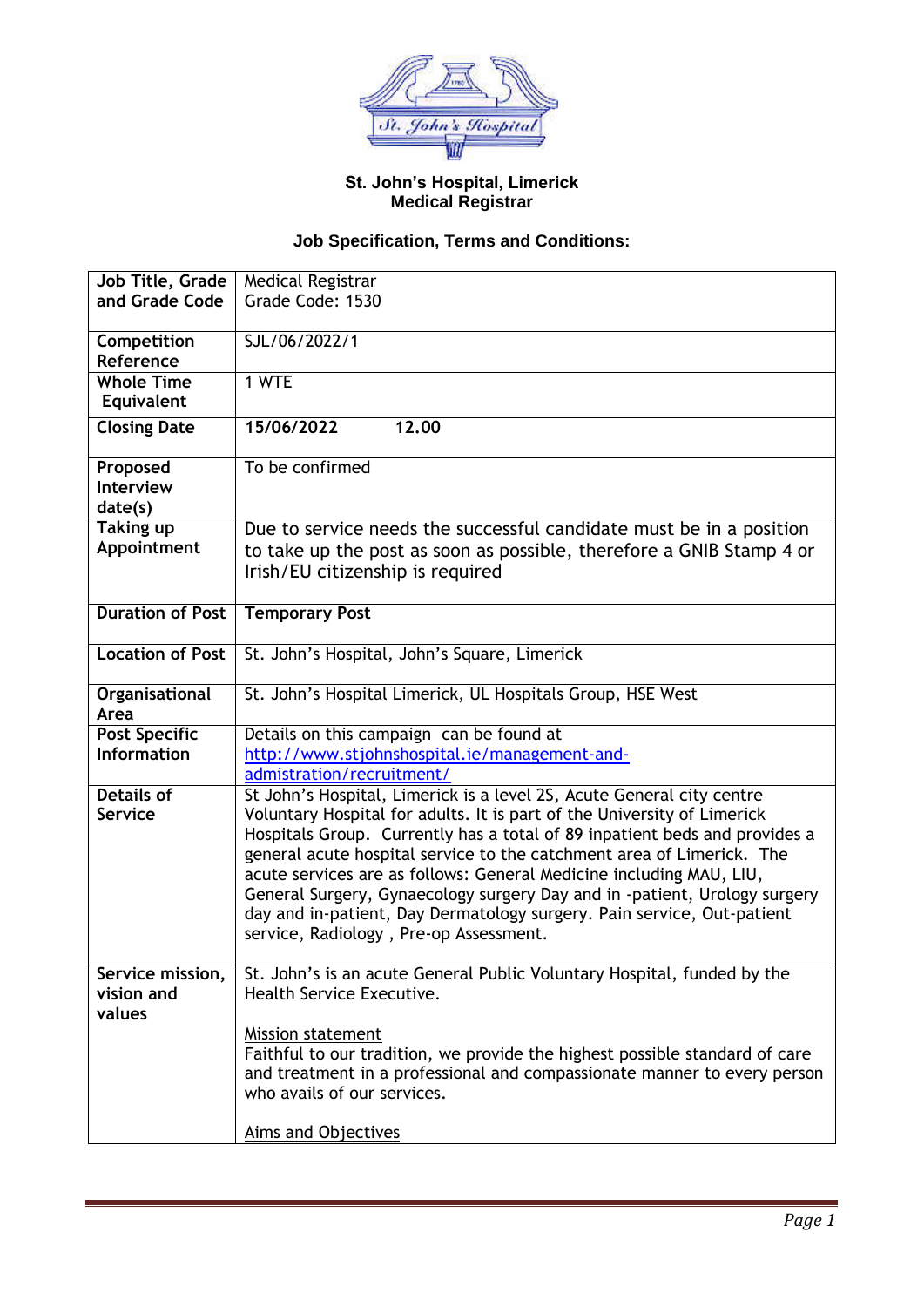| <b>Reporting</b><br><b>Arrangements</b>                   | 1. To deliver high quality, safe and reliable healthcare in accordance<br>with evidence based best practice in an effectively managed and<br>maintained environment.<br>2. To provide healthcare based on the assessed needs and preferences<br>of our service users which ensures mutual respect, holistic care and<br>continuous learning, and training.<br>3. To monitor, evaluate and continually improve our services.<br>The NCHD's reporting relationship is to the Employer via his/her supervisory<br>Consultant and Clinical Director. The NCHD may be required to report to the<br>designated supervisory Consultant / Clinical Director / Head of Academic<br>Department on matters relating to medical education, training and research.<br>The NCHD will report directly to the Employer as required.                                                                                                                                                                                                                                                                                                                                                                                                                                                                                                                                                                                                                                                                                                                                                                                                                                                                                                                                                                                                                                                                                                                                                                                                                                                                                                                                               |
|-----------------------------------------------------------|-------------------------------------------------------------------------------------------------------------------------------------------------------------------------------------------------------------------------------------------------------------------------------------------------------------------------------------------------------------------------------------------------------------------------------------------------------------------------------------------------------------------------------------------------------------------------------------------------------------------------------------------------------------------------------------------------------------------------------------------------------------------------------------------------------------------------------------------------------------------------------------------------------------------------------------------------------------------------------------------------------------------------------------------------------------------------------------------------------------------------------------------------------------------------------------------------------------------------------------------------------------------------------------------------------------------------------------------------------------------------------------------------------------------------------------------------------------------------------------------------------------------------------------------------------------------------------------------------------------------------------------------------------------------------------------------------------------------------------------------------------------------------------------------------------------------------------------------------------------------------------------------------------------------------------------------------------------------------------------------------------------------------------------------------------------------------------------------------------------------------------------------------------------------|
| Purpose of the<br>Post                                    | During the appointment the successful candidate will be, under the<br>supervision of the Consultant / Clinical Director / Employer, participate in<br>and deliver a quality health care service.<br>Appointees will be required to actively engage in continuing professional<br>education and development in accordance with organisational / professional<br>requirements. To provide care to in-patients in St John's Hospital, and to<br>any other patients in the hospital who require medical intervention that can<br>be provided by a Medical Registrar.                                                                                                                                                                                                                                                                                                                                                                                                                                                                                                                                                                                                                                                                                                                                                                                                                                                                                                                                                                                                                                                                                                                                                                                                                                                                                                                                                                                                                                                                                                                                                                                                  |
| <b>Principle Duties</b><br>and<br><b>Responsibilities</b> | The NCHD's standard duties and responsibilities include, as directed by the<br>Consultant / Clinical Director / Employer to, inter alia:<br>participate as a member of a multi-disciplinary team in the provision of<br>medical care to patients;<br>To attend daily ward rounds with the medical team<br>$\bullet$<br>Take hand over of patients from previous shift registrar so that<br>$\bullet$<br>continuity of care is ensured<br>Assist with timely discharge planning<br>$\bullet$<br>diagnose and treat patients;<br>$\bullet$<br>ensure that duties and functions are undertaken in a manner that<br>prioritises the safety and well-being of patients;<br>assess patients on admission and/or discharge as required and write<br>$\bullet$<br>detailed reports in the case notes;<br>order and interpret diagnostic tests;<br>$\bullet$<br>initiate and monitor treatment;<br>$\bullet$<br>communicate effectively with patients and clients;<br>$\bullet$<br>attend clinics and participate in relevant meetings, case conferences<br>$\bullet$<br>and ward rounds; followed by documentation of findings on each<br>patients chart; follow through with actions arising from the round;<br>represent the department / profession / team at meetings and conferend<br>$\bullet$<br>as appropriate<br>further progress knowledge of diagnosis and management;<br>$\bullet$<br>participate in multi-disciplinary clinical audit and proactive risk<br>$\bullet$<br>management and<br>facilitate production of all data / information for same;<br>co-operate with investigations, enquiries or audit relating to the provisio<br>$\bullet$<br>health services;<br>maintain professional standards in relation to confidentiality and<br>$\bullet$<br>ethics; abide by the Irish Medical Council 'Guide to Ethical Conduct and<br>Behaviour' (www.medicalcouncil.ie);<br>seek advice and assistance from the Consultant / Clinical Director /<br>$\bullet$<br>Employer with any assigned cases or issues that prove to be beyond the<br>scope of his / her professional competence in line with principles of<br>best practice and clinical governance; |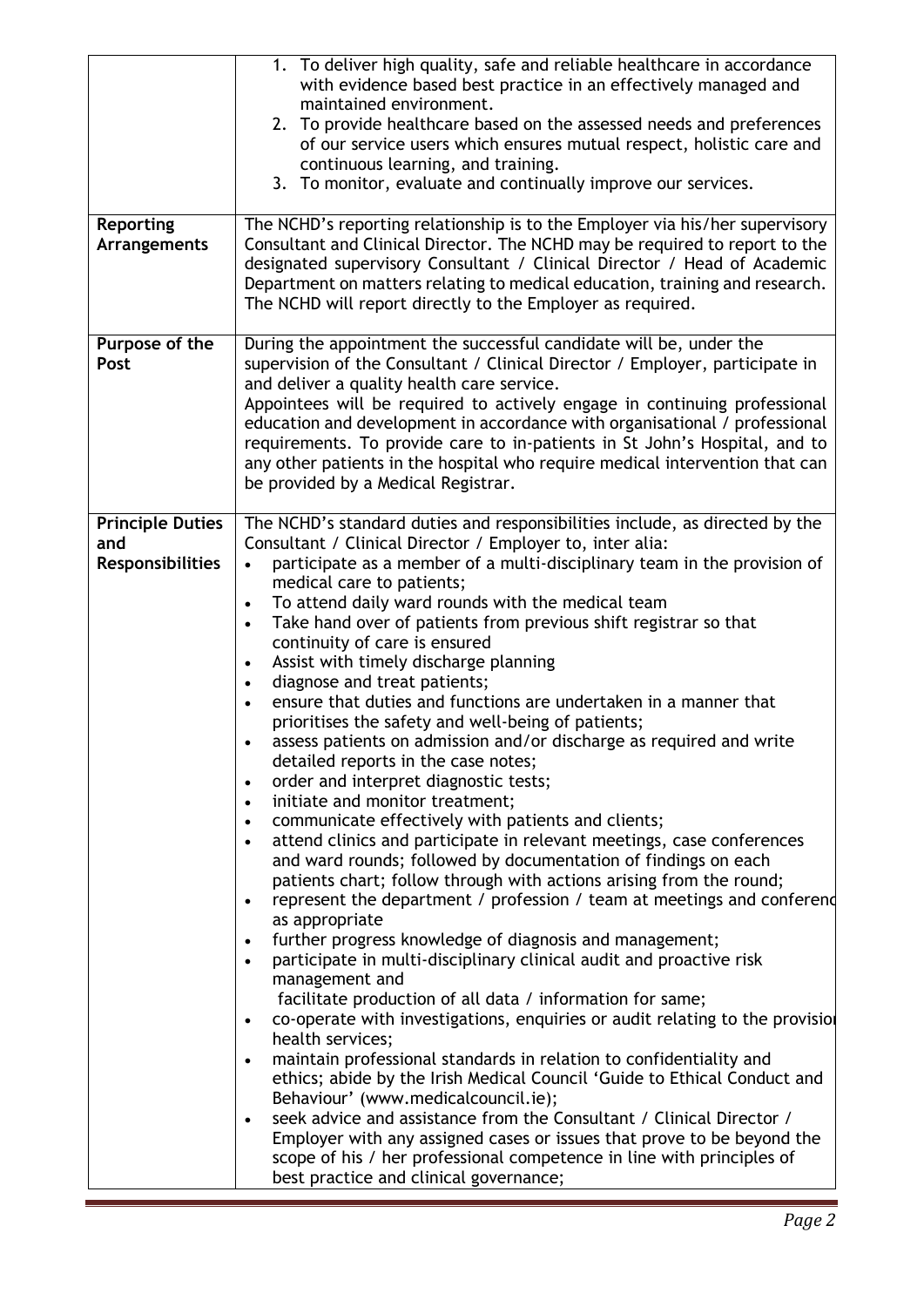| engage in technological developments as they apply to the patient and<br>service administration<br>cover for occasional unplanned absence of colleagues;<br>$\bullet$<br>perform other duties as required by the supervising Consultant / Clinical<br>$\bullet$<br>Director / Employer.<br>Participation in the General Medical On Call Rota<br>$\bullet$                                                                                                                                                                                                                                                                                                                                |
|------------------------------------------------------------------------------------------------------------------------------------------------------------------------------------------------------------------------------------------------------------------------------------------------------------------------------------------------------------------------------------------------------------------------------------------------------------------------------------------------------------------------------------------------------------------------------------------------------------------------------------------------------------------------------------------|
| Legislation / Policy / Procedures:<br>Co-operate with such measures as are necessary to ensure compliance with t<br>requirements of the European Working Time Directive and related Irish<br>legislation                                                                                                                                                                                                                                                                                                                                                                                                                                                                                 |
| comply with statutory and regulatory requirements, agreed training principle<br>where appropriate, corporate policies and procedures and human resource<br>policies and                                                                                                                                                                                                                                                                                                                                                                                                                                                                                                                  |
| procedures (e.g. Dignity At Work, Trust in Care, Flexible Working Scheme etd                                                                                                                                                                                                                                                                                                                                                                                                                                                                                                                                                                                                             |
| co-operate with such arrangements as are put into place to verify the deliver<br>of all<br>contractual commitments;                                                                                                                                                                                                                                                                                                                                                                                                                                                                                                                                                                      |
| document appropriately and report any near misses, hazards and accidents a<br>bring                                                                                                                                                                                                                                                                                                                                                                                                                                                                                                                                                                                                      |
| them to the attention of relevant / designated individual(s) in line with best<br>practice;                                                                                                                                                                                                                                                                                                                                                                                                                                                                                                                                                                                              |
| be aware of risk management issues, identify risks and take appropriate action-                                                                                                                                                                                                                                                                                                                                                                                                                                                                                                                                                                                                          |
| <b>Education and Training:</b><br>attend at NCHD Induction;<br>participate in mandatory and recommended educational and professional<br>development programmes in accordance with organisational / profession<br>requirements;<br>maintain and develop professional expertise and knowledge by actively<br>$\bullet$<br>engaging in continuing professional education and development;<br>make satisfactory progress in his / her training and development as per<br>$\bullet$<br>the requirements of the training body;<br>engage in planning and performance reviews as required with the<br>$\bullet$<br>supervising Consultant / Clinical Director / Head of Academic<br>Department. |
| Health & Safety:<br>Comply with the policies, procedures and safe professional practice of<br>the Irish Healthcare System by adhering to relevant legislation,<br>regulations and standards;<br>Document appropriately and report any near misses, hazards and<br>$\bullet$<br>accidents and bring them to the attention of relevant / designated<br>individual(s) in line with best practice;<br>Work in a safe manner with due care and attention to the safety of self a<br>$\bullet$<br>others<br>Be aware of risk management issues, identify risks and take appropriate<br>$\bullet$<br>action;<br>Promote a culture that values diversity and respect.<br>$\bullet$               |
| Administrative:<br>Ensure good working practice and adherence to standards of best practic                                                                                                                                                                                                                                                                                                                                                                                                                                                                                                                                                                                               |
|                                                                                                                                                                                                                                                                                                                                                                                                                                                                                                                                                                                                                                                                                          |

1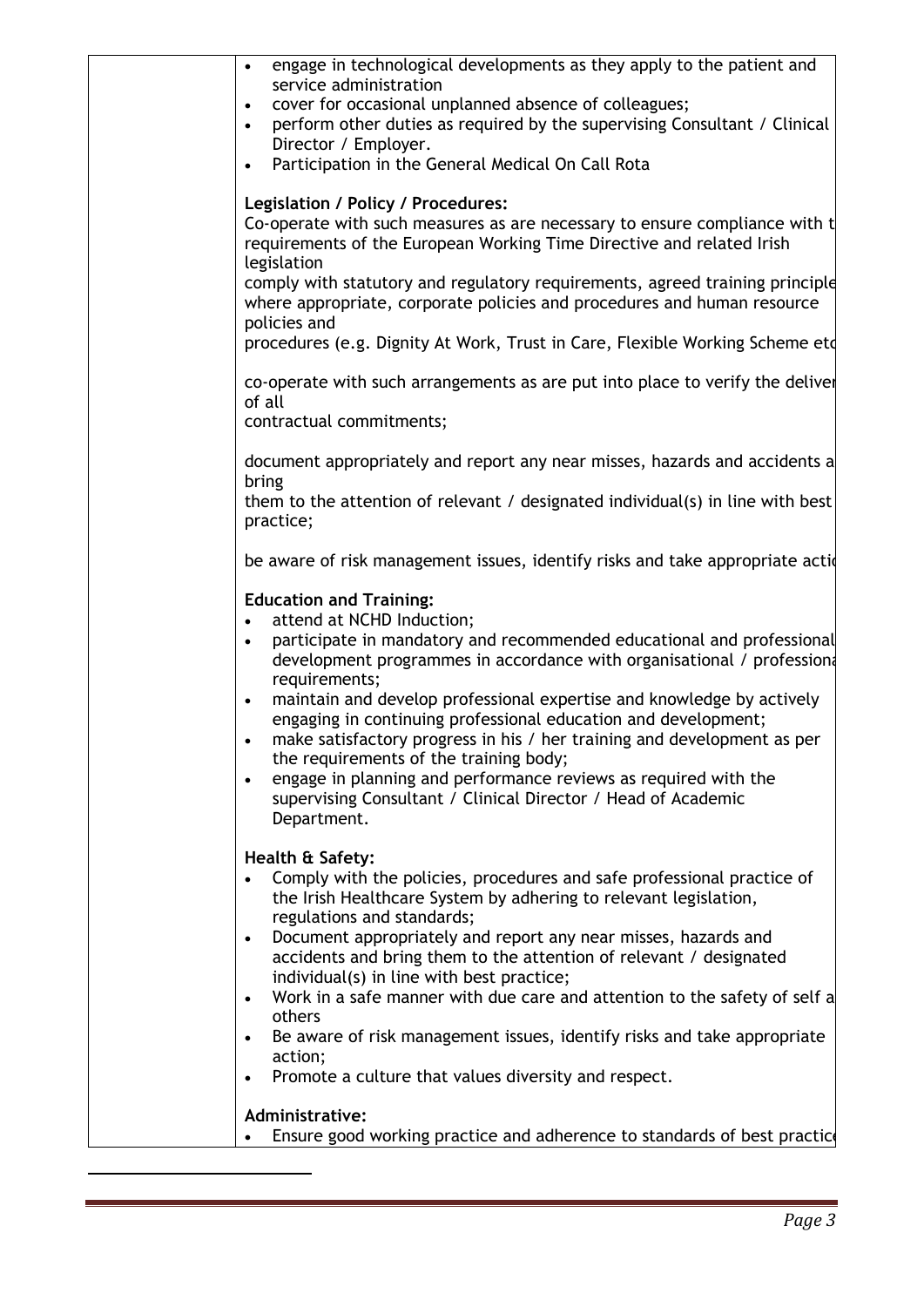|                                             | Promote quality by reviewing and evaluating the service, identifying<br>$\bullet$<br>changing needs<br>and opportunities to improve services;<br>$\bullet$<br>Assist the Consultant / Clinical Director / Employer in service developme<br>$\bullet$<br>including policy development and implementation;<br>Ensure the maintenance of accurate records in line with best clinical<br>$\bullet$<br>governance, the organisation's requirements and the Freedom of<br>Information Act, and provide reports and other information / statistics<br>as required;<br>Engage in service audit and demonstrate the achievement of the service<br>$\bullet$<br>objectives;<br>Represent the department / profession / team at meetings and conferent<br>$\bullet$<br>as appropriate;<br>Keep up to date with change and developments within the Irish Health<br>Service. |
|---------------------------------------------|-----------------------------------------------------------------------------------------------------------------------------------------------------------------------------------------------------------------------------------------------------------------------------------------------------------------------------------------------------------------------------------------------------------------------------------------------------------------------------------------------------------------------------------------------------------------------------------------------------------------------------------------------------------------------------------------------------------------------------------------------------------------------------------------------------------------------------------------------------------------|
|                                             | The above Job Description is not intended to be a comprehensive list of<br>all duties involved and consequently, the post holder may be required<br>to perform other duties as appropriate to the post which may be<br>assigned to him/her from time to time and to contribute to the<br>development of the post while in office.                                                                                                                                                                                                                                                                                                                                                                                                                                                                                                                               |
|                                             | This job description is a guide to the general range of duties assigned to<br>the post holder. It is intended to be neither definitive nor restrictive and<br>is subject to periodic review with the employee concerned.                                                                                                                                                                                                                                                                                                                                                                                                                                                                                                                                                                                                                                        |
| Eligibility                                 | Candidates must possess, on the closing date:                                                                                                                                                                                                                                                                                                                                                                                                                                                                                                                                                                                                                                                                                                                                                                                                                   |
| Criteria<br><b>Qualifications</b><br>and/or | Before taking up the post: Each successful candidate must be registered in<br>the Register of Medical Practitioners, maintained by the Medical Council of<br>Ireland, in accordance with the Medical Practitioners Act 2007.                                                                                                                                                                                                                                                                                                                                                                                                                                                                                                                                                                                                                                    |
| experience                                  | <b>IELTS</b>                                                                                                                                                                                                                                                                                                                                                                                                                                                                                                                                                                                                                                                                                                                                                                                                                                                    |
|                                             | (International English Language Testing System) certificate with an overall<br>band score of 7.0 and a minimum score of 6.5 in each of the four domains -<br>reading, writing, listening and speaking - on the academic test. The test<br>must be undertaken no more than two years prior to the date of it being<br>submitted to the employer. While a doctor may sit the above test as often<br>as they wish, the above scores must have been achieved at only one sitting<br>of the IELTS test. Results from more than one test sitting cannot be<br>amalgamated. Any cost incurred in relation to the IELTS exam will be borne<br>by the applicant. Information on IELTS is available at www.ielts.org;                                                                                                                                                     |
|                                             | Health                                                                                                                                                                                                                                                                                                                                                                                                                                                                                                                                                                                                                                                                                                                                                                                                                                                          |
|                                             | A candidate for and any person holding the office must be fully competent<br>and capable of undertaking the duties attached to the office and be in a<br>state of health such as would indicate a reasonable prospect of ability to<br>render regular and efficient service.                                                                                                                                                                                                                                                                                                                                                                                                                                                                                                                                                                                    |
|                                             | Character<br>Each candidate for and any person holding the office must be of good charac                                                                                                                                                                                                                                                                                                                                                                                                                                                                                                                                                                                                                                                                                                                                                                        |
|                                             | Age<br>Age restrictions shall only apply to a candidate where he/she is not<br>classified as a new entrant (within the meaning of the Public Service<br>Superannuation Act, 2004). A candidate who is not classified as a new                                                                                                                                                                                                                                                                                                                                                                                                                                                                                                                                                                                                                                   |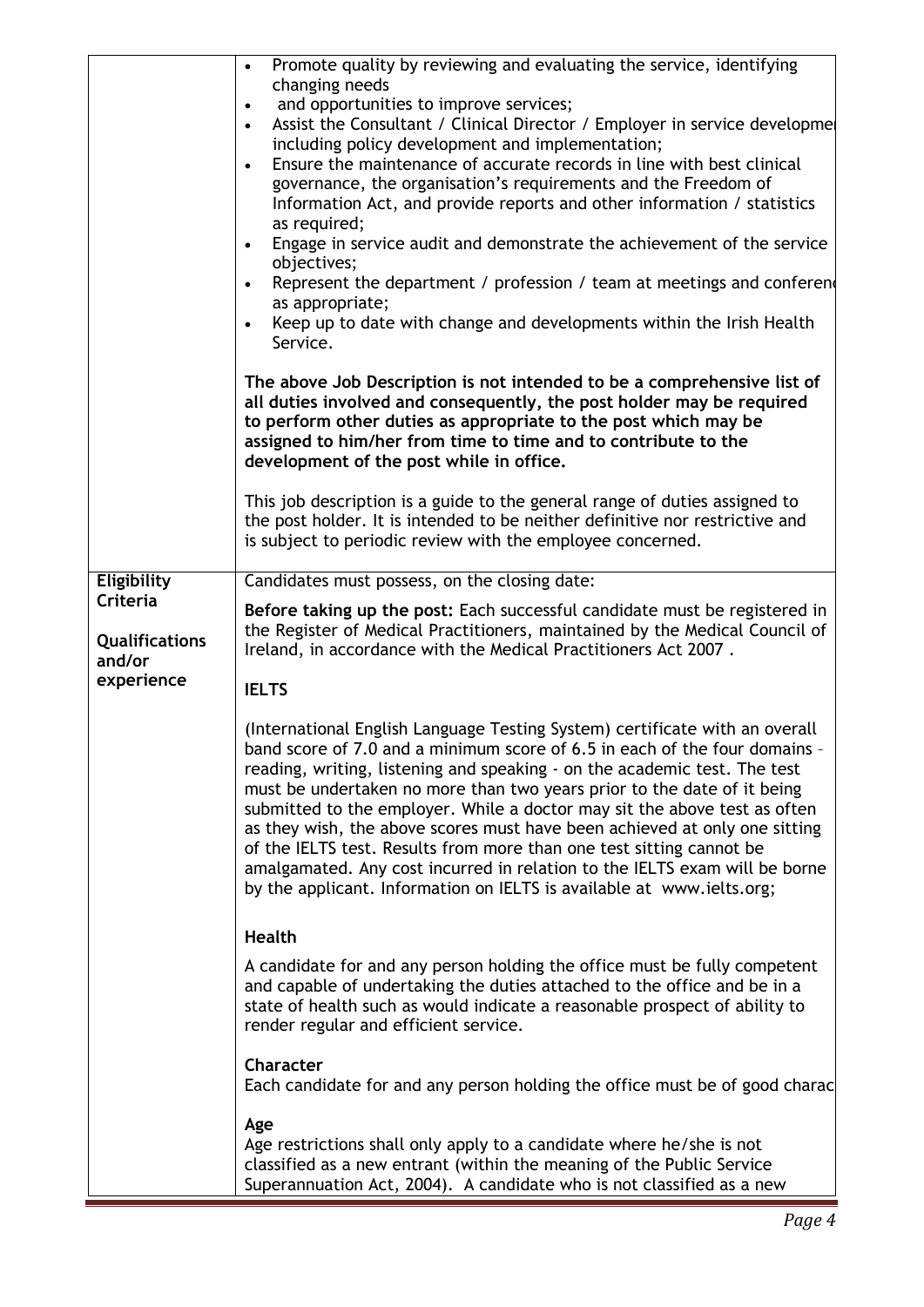|                                                                                                      | entrant must be under 65 years of age on the first day of the month in<br>which the latest date for receiving completed application forms for the<br>office occurs.                                                                                                                                                                                                                                                                                                                                                                                                                                                                                                                                                                                                                                                                                                                                                                                                                                                                                                                                                                                                                                                                                                                                                                                                                                                                                                                                                                                  |
|------------------------------------------------------------------------------------------------------|------------------------------------------------------------------------------------------------------------------------------------------------------------------------------------------------------------------------------------------------------------------------------------------------------------------------------------------------------------------------------------------------------------------------------------------------------------------------------------------------------------------------------------------------------------------------------------------------------------------------------------------------------------------------------------------------------------------------------------------------------------------------------------------------------------------------------------------------------------------------------------------------------------------------------------------------------------------------------------------------------------------------------------------------------------------------------------------------------------------------------------------------------------------------------------------------------------------------------------------------------------------------------------------------------------------------------------------------------------------------------------------------------------------------------------------------------------------------------------------------------------------------------------------------------|
| <b>Essential Skills,</b><br>competencies<br>and/or<br>knowledge                                      | sufficient command of the English language to effectively carry out the<br>duties and responsibilities of the role. The HSE reserves the right to<br>require appointees to undertake a test of English language competency<br>at any point in their employment;<br>sufficient clinical knowledge and evidence based practice to carry out th<br>duties and responsibilities of the role;<br>an ability to apply knowledge to evidence based practice;<br>$\bullet$<br>effective team skills and leadership potential;<br>$\bullet$<br>the ability to plan and deliver care in an effective and resourceful manne<br>$\bullet$<br>an ability to manage and develop self in a busy working environment;<br>٠<br>the ability to effectively evaluate clinical information and make<br>$\bullet$<br>appropriate decisions;<br>a commitment to assuring high standards and strive for a patient centred<br>service;<br>effective team skills;<br>$\bullet$<br>effective communication and interpersonal skills including the ability to<br>$\bullet$<br>collaborate with colleagues, families etc and good presentation skills;<br>awareness and appreciation of the patient and the ability to empathise<br>with and treat others with dignity and respect;<br>flexibility and openness to change;<br>٠<br>ability to utilise supervision effectively;<br>$\bullet$<br>a willingness to develop IT skills relevant to the role.<br>Be Registered with the Irish Medical Council of Ireland<br>Have achieved or be prepared to achieve ACLS certification |
| Competition<br><b>Specific</b><br><b>Selection</b><br><b>Process</b><br>Short listing /<br>Interview | A ranking and or shortlisting exercise may be carried out on the basis of<br>information supplied in your application form. The criteria for ranking and<br>or shortlisting are based on the requirements of the post as outlined in the<br>eligibility criteria and skills, competencies and/or knowledge section of<br>this job specification. Therefore it is very important that you think about<br>your experience in light of those requirements.<br>Failure to include information regarding these requirements may result in<br>you not being called forward to the next stage of the selection process.                                                                                                                                                                                                                                                                                                                                                                                                                                                                                                                                                                                                                                                                                                                                                                                                                                                                                                                                     |
| Code of<br><b>Practice</b>                                                                           | St. John's Hospital will run this campaign in compliance with the Code of<br>Practice prepared by the Commission for Public Service Appointments<br>(CPSA). The Code of Practice sets out how the core principles of probity,<br>merit, equity and fairness might be applied on a principle basis. The Code<br>also specifies the responsibilities placed on candidates, feedback facilities<br>for candidates on matters relating to their application, when requested,<br>and outlines procedures in relation to requests for a review of the<br>recruitment and selection process, and review in relation to allegations of<br>a breach of the Code of Practice.<br>Codes of Practice are published by the CPSA and are available on<br>www.hse.ie in the document posted with each vacancy entitled "Code of<br>Practice, Information For Candidates" or on www.cpsa-online.ie.                                                                                                                                                                                                                                                                                                                                                                                                                                                                                                                                                                                                                                                                  |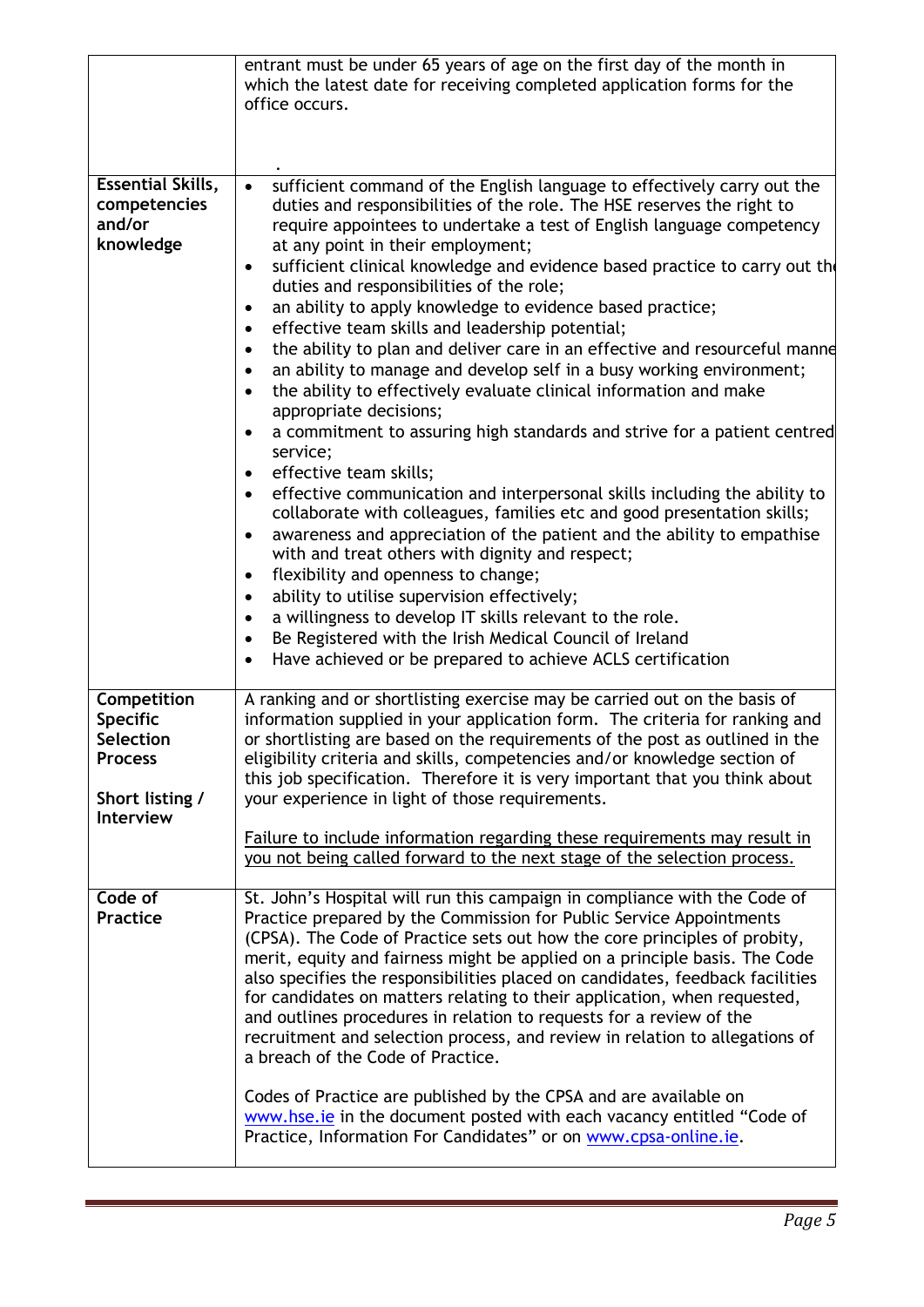The reform programme outlined for the health services may impact on this role and as structures change the job description may be reviewed.

This job description is a guide to the general range of duties assigned to the post holder. It is intended to be neither definitive nor restrictive and is subject to periodic review with the employee concerned.

## **Terms and Conditions of Employment Medical Registrar**

| <b>Tenure</b>                                                                      | The appointment is whole-time and temporary 6 month contract                                                                                                                                                                                                                                                                                                                                                                                                                                                                          |
|------------------------------------------------------------------------------------|---------------------------------------------------------------------------------------------------------------------------------------------------------------------------------------------------------------------------------------------------------------------------------------------------------------------------------------------------------------------------------------------------------------------------------------------------------------------------------------------------------------------------------------|
|                                                                                    | A panel may be created from which temporary vacancies may be filled in St. John's<br>Hospital, Limerick.                                                                                                                                                                                                                                                                                                                                                                                                                              |
|                                                                                    | Appointment as an employee of the Health Service Executive is governed by the Health<br>Act 2004 and the Public Service Management (Recruitment and Appointment) Act 2004.                                                                                                                                                                                                                                                                                                                                                            |
| Remuneration                                                                       | The Department of Health salary scale (01/10/21) for the post is:                                                                                                                                                                                                                                                                                                                                                                                                                                                                     |
|                                                                                    | Registrar : €58,567 to €68,968 p.a. (6 points)                                                                                                                                                                                                                                                                                                                                                                                                                                                                                        |
| <b>Working Week</b>                                                                | Successful candidates will be contracted to undertake duties and provide such services<br>as are set out in the job description and in the manner specified in the NCHD contract<br>for 39 hours per week. The 39 hours are as determined by the relevant service roster<br>and include a paid lunch break. The successful candidate will be required to deliver<br>these hours on any five days out of the seven in a week as determined by the Employer.                                                                            |
| <b>Annual Leave</b>                                                                | Annual leave is granted in accordance with the provisions of the Organisation of<br>Working Time Act 1997.                                                                                                                                                                                                                                                                                                                                                                                                                            |
| Superannuation                                                                     | All pensionable staff become members of the pension scheme.                                                                                                                                                                                                                                                                                                                                                                                                                                                                           |
| Probation                                                                          | Every appointment of a person who is not already an officer of the Health Service<br>Executive or of a Local Authority shall be subject to a probationary period of 12<br>months as stipulated in the Department of Health Circular No.10/71.                                                                                                                                                                                                                                                                                         |
| <b>Protection of</b><br><b>Persons</b><br><b>Reporting Child</b><br>Abuse Act 1998 | This post is one of those designated in accordance with Section 2 of the Protection of<br>Persons Reporting Child Abuse Act, 1998. You will remain a designated officer for the<br>duration of your appointment in this post or for the duration of your appointment to<br>such other post as is included in the categories specified in the Ministerial Direction.<br>Such officers will, on receiving a report of child abuse, formally notify the Senior Social<br>Worker in the community care area in which the child is living. |
| Infection<br>Control                                                               | Have a working knowledge of Health Information and Quality Authority (HIQA)<br>Standards as they apply to the role for example, Standards for Healthcare, National                                                                                                                                                                                                                                                                                                                                                                    |